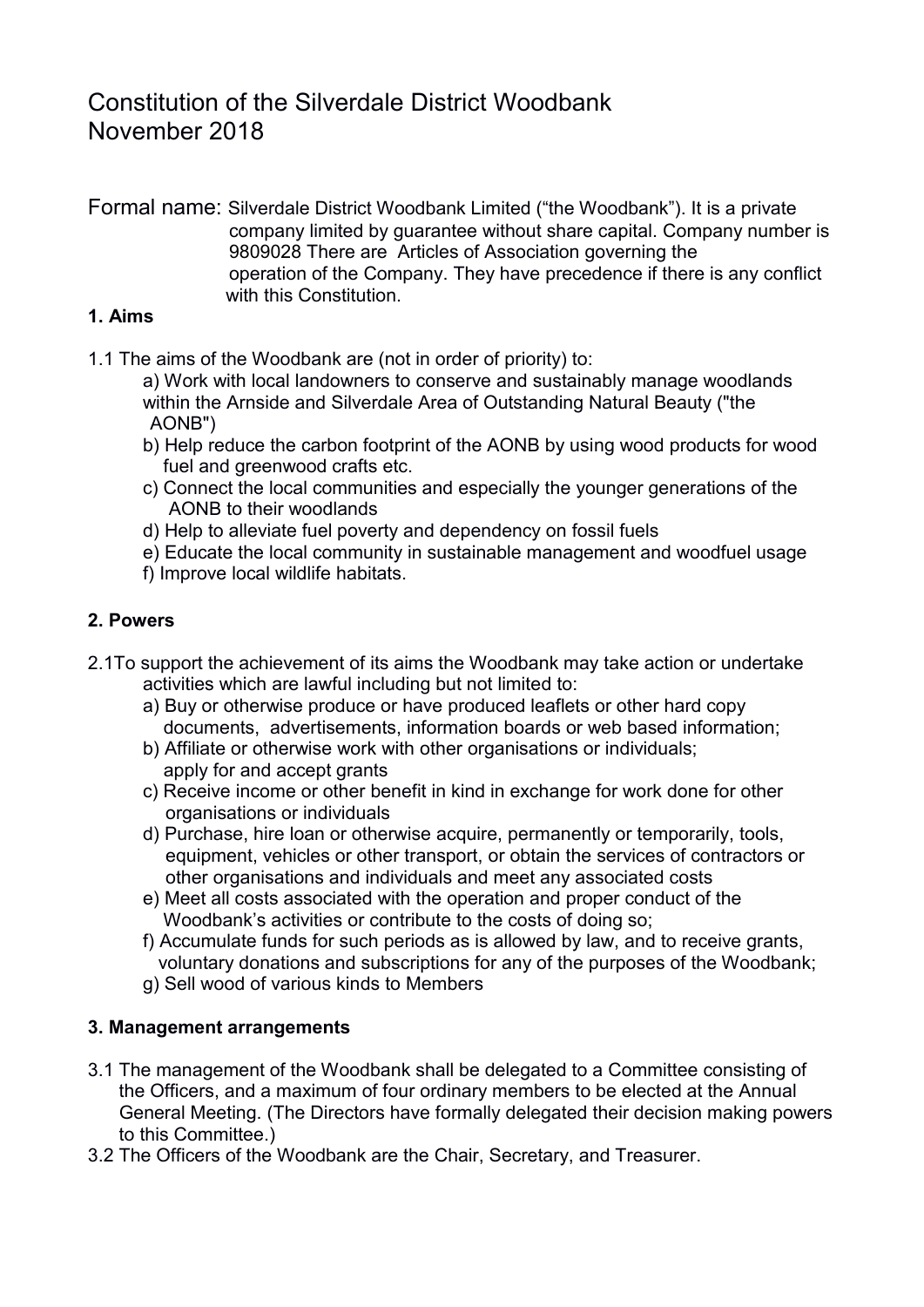#### **4. Membership**

4.1 Any household, that supports the aims of the Woodbank may apply in writing to the Membership Secretary for membership.

4.2 The Committee may request reasonable information from applicants before granting membership.

4.3 The Committee shall not reject an application without sufficient reason.

4.4 The Committee may at their discretion invite members or non-members to become Honorary members with or without payment of a subscription.

## **5. Subscriptions**

5.1 The Annual Subscription will be determined each year at the Annual General Meeting ( AGM).

5.2 The Committee may reduce or waive the subscription for any members or category of members.

5.3 Subscriptions are due on the  $1<sup>st</sup>$  September of each year.

5.4 The Committee have adopted a protocol for membership renewal. This protocol may be changed from time to time by the Committee.

## **6. Termination of Membership**

6.1 A member may resign by written notice to the Membership Secretary.

6.2 A persons/households membership shall cease if they have not paid their subscription by the date of the AGM.

6.3 The Committee shall have the right to terminate a persons/households membership of the Woodbank if, in their opinion there is sufficient reason for so doing, but only after the member(s) has(have) had a fair opportunity of being heard.

# **7. Annual General Meeting(AGM).**

7.1 The AGM shall be held each year usually in November. A report on the past year's activities shall be given by the Chair. The quorum at the AGM shall be 9.

7.2 The business to be conducted at an AGM will include:

a) Minutes of the last AGM and any Extraordinary General Meeting

b) Chair's report

c) Treasurer's report

d) Appointment of Directors, Officers and Committee members

e) Level of subscriptions

f) Additional items can be added by the Committee and, in cases of urgency, by the Chair (urgency to be determined solely by the Chair)

g) Members can notify the Secretary of any additional items that they want to be considered but must give at least 30 days notice in writing before the date of the AGM

7.3 Extraordinary General Meetings can be called by the Committee or by any 5 individual members or households, providing the Secretary with full details of any issue they wish to be considered including the text of any draft resolution

# **8. Committee**

8.1 Only members of the Woodbank are eligible for election to the Committee.